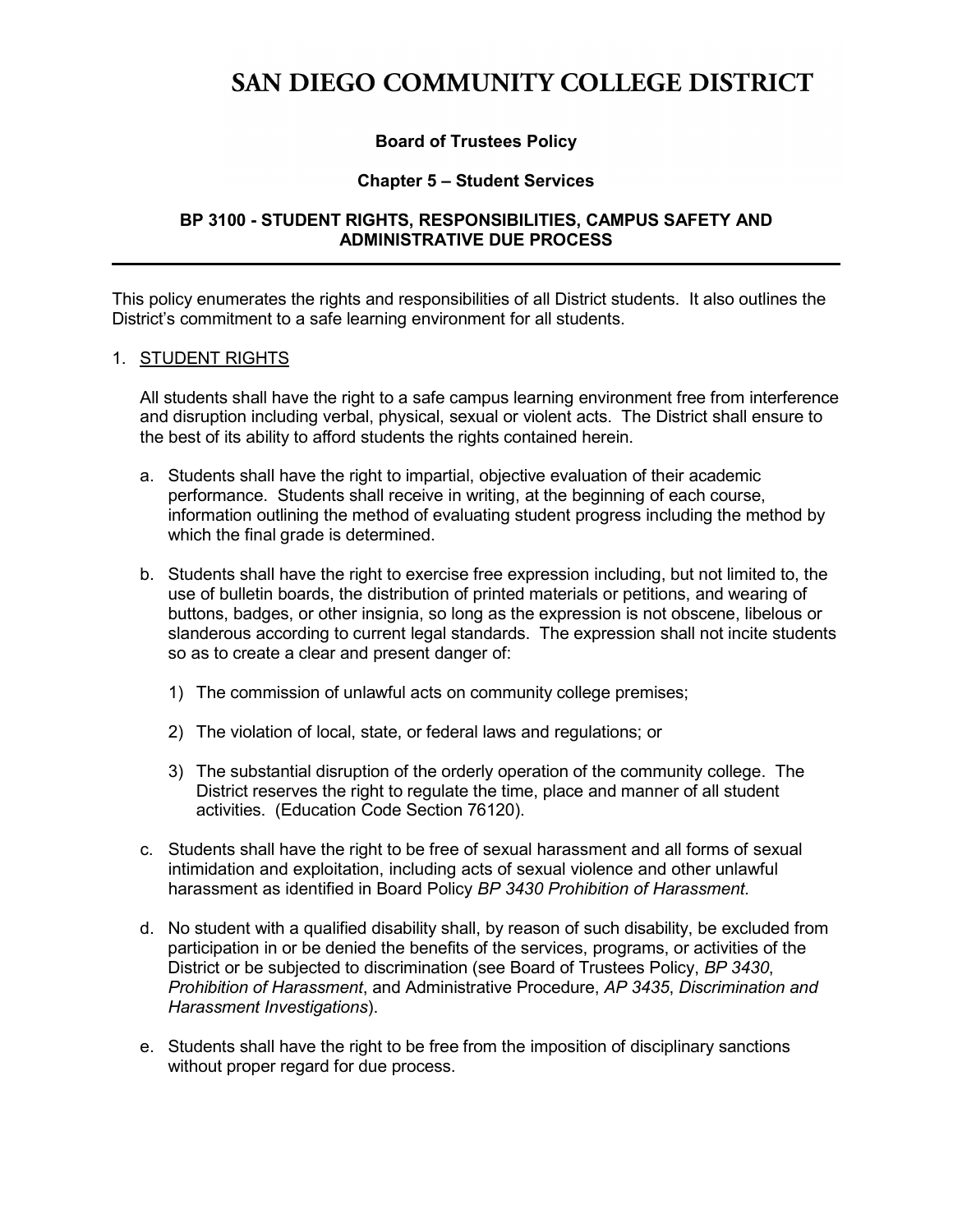- f. Students shall have the right to take reasoned exception to the data or views offered in any course of study without disrupting the instructional environment and to reserve judgment about matters of opinion. However, this does not preclude the expectation that a student must meet the course requirements.
- g. Students shall have the right to participate in the formation of policy affecting them in accordance with established procedures for Shared Governance.
- h. Students shall have the right to petition to organize interest groups and/or join student associations pursuant to Administrative Procedure, *AP 3200*, *Associated Students Organization, Guidelines for Student Clubs and Organizations*.
- i. Students shall have the right to develop student publications in accordance with standards established by current District and college policies, procedures and guidelines.
- j. Students with verified disabilities shall have the right to receive appropriate accommodations as specified in Title II of the Americans with Disabilities Act of 1990 as amended by the ADA Amendment Act of 2008, and Section 504 of the Rehabilitation Act of 1973 and District and college policies, procedures and guidelines.
	- 1) Students who believe this right has been violated may file a complaint by visiting the [Complaint](https://www.sdccd.edu/students/complaint-process/index.aspx) Process website.

#### 2. STUDENT RESPONSIBILITIES

Student behavior must remain in accordance with specific academic and behavior requirements as specified in District policy and which may be outlined by the course syllabus.

- a. Students shall be responsible for defining and making progress toward their educational goal.
- b. Students are responsible for reading and adhering to the policies and procedures as outlined in catalogs, schedules, course syllabi and other official printed and online materials.
- c. Students with verified disabilities who believe they need academic accommodations are encouraged to identify themselves to instructors to discuss the details and timelines necessary to provide appropriate accommodations. Students who request accommodations or auxiliary aids are responsible for contacting the Disability Support Programs and Services (DSPS) office. Students who make a request directly to the faculty should be referred to DSPS (see Administrative Procedure, *AP 3105.1*, *Academic Accommodations and Disability Discrimination for Students with Disabilities*).

Students are responsible for providing professional documentation of a qualified disability to DSPS. The DSPS faculty, in consultation with the student, shall recommend appropriate accommodations. The recommendations shall be documented by DSPS and a copy provided to the student.

Students are advised to consult directly with a Disability Support Programs and Services (DSPS) Counselor Specialist regarding any accommodation. These students will be required to meet timelines and procedural requirements established by the DSPS Office.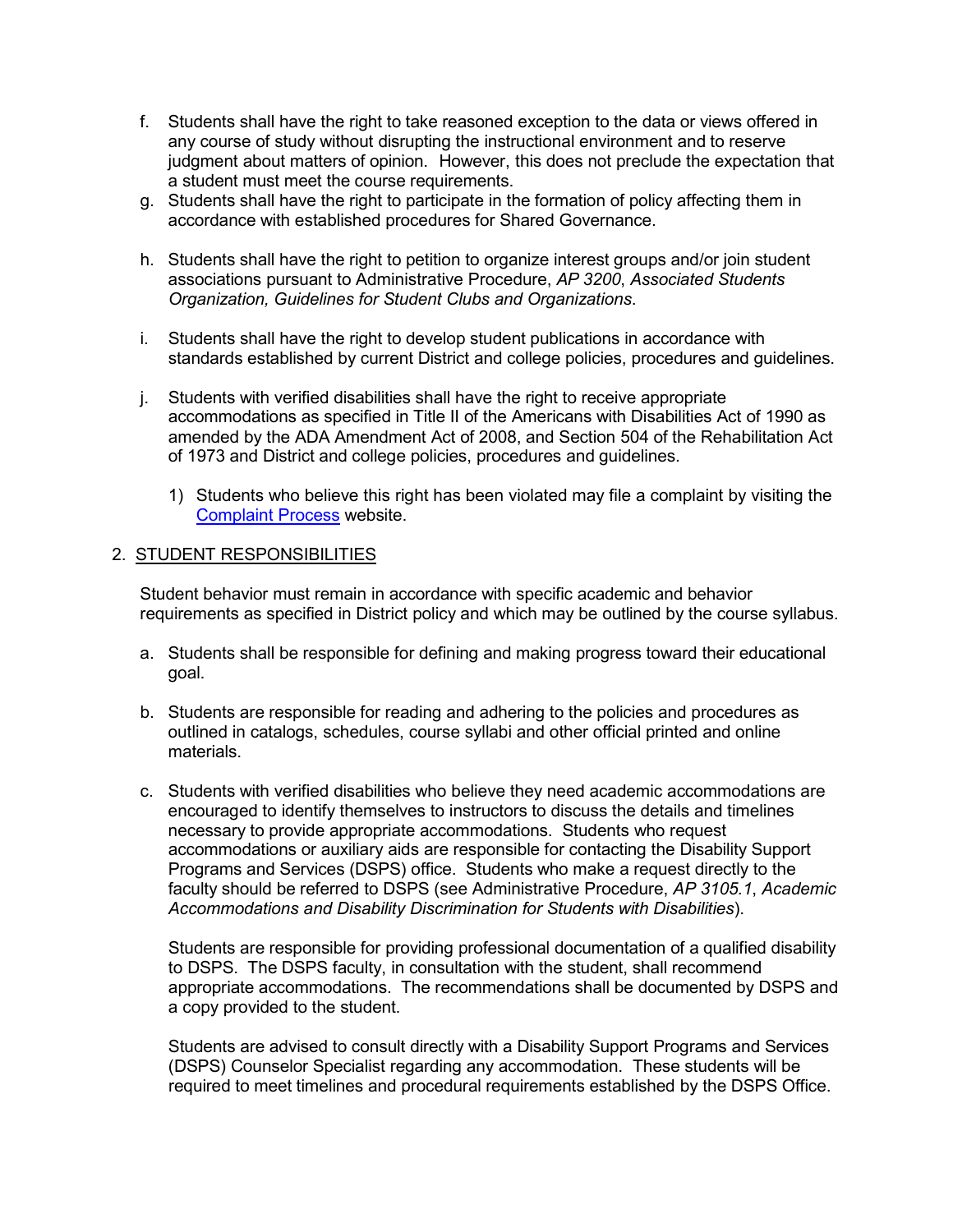### 3. STUDENT CODE OF CONDUCT

Students are subject to adhering to the policies and procedures of the San Diego Community College District, as well as all federal, state, and local laws. Students are subject to charges of misconduct concerning, but not limited to, the following acts when committed on Districtowned or controlled property or at District-sponsored activities.

- a. Academic misconduct or dishonesty as specified in Administrative Procedure, *AP 3100.3*, *Honest Academic Conduct*.
- b. Forgery, alteration, falsification, or misuse of campus/District documents, records, electronic devices, or identification.
- c. Providing false information to a college official or in the course of an investigation.
- d. All forms of nonacademic dishonesty, including but not limited to, fabricating information, any form of bribery, knowingly furnishing false information, or reporting a false emergency to officials acting in an official capacity.
- e. Use of a recording device in a classroom without prior permission of the instructor or approval of an academic accommodation from Disability Support Programs and Services (DSPS).
- f. Act or threat of damage to, or theft of property belonging to, or located on Districtcontrolled property or facilities.
- g. The physical or verbal disruption of instructional or student services activities, administrative procedures, public service functions, authorized curricular or co-curricular activities, the orderly operation of the campus, or prevention of authorized visitors from carrying out the purpose for which they are on campus.
- h. Physical, verbal, or written intimidation or harassment of such severity or pervasiveness as to have the purpose or effect of unreasonably interfering with a student's academic performance or a District employee's work performance. Complaints based on a protected class (national origin, religion, age, gender, gender identity, gender expression, race or ethnicity, color, medical condition, genetic information, ancestry, sexual orientation, marital status, physical or mental disability, pregnancy, or military and veteran status, or because they are perceived to have one or more of the foregoing characteristics, or based on association with a person or group with one or more of these actual or perceived characteristics) will be handled under the procedures of Board of Trustees Policy, *BP 3410*, *Nondiscrimination*; Board of Trustees Policy, *[BP 3430](http://www.sdccd.edu/docs/policies/District%20Governance/BP%203430.pdf)*, *[Prohibition of Harassment;](http://www.sdccd.edu/docs/policies/District%20Governance/BP%203430.pdf) and* Administrative Procedure, *AP 3435*, *[Discrimination and](http://www.sdccd.edu/docs/procedures/District%20Governance/AP%203435.pdf)  [Harassment investigations](http://www.sdccd.edu/docs/procedures/District%20Governance/AP%203435.pdf)*.
- i. Any expression which is obscene, libelous or slanderous according to current legal standards, which so incites others as to create a clear and present danger of the commission of unlawful acts, or the substantial disruption of the orderly operation of the college/campus/District.
- j. Physical altercation or threats of violence including assault or battery upon a student or District personnel on District premises or at any time or place while under the authority of District personnel.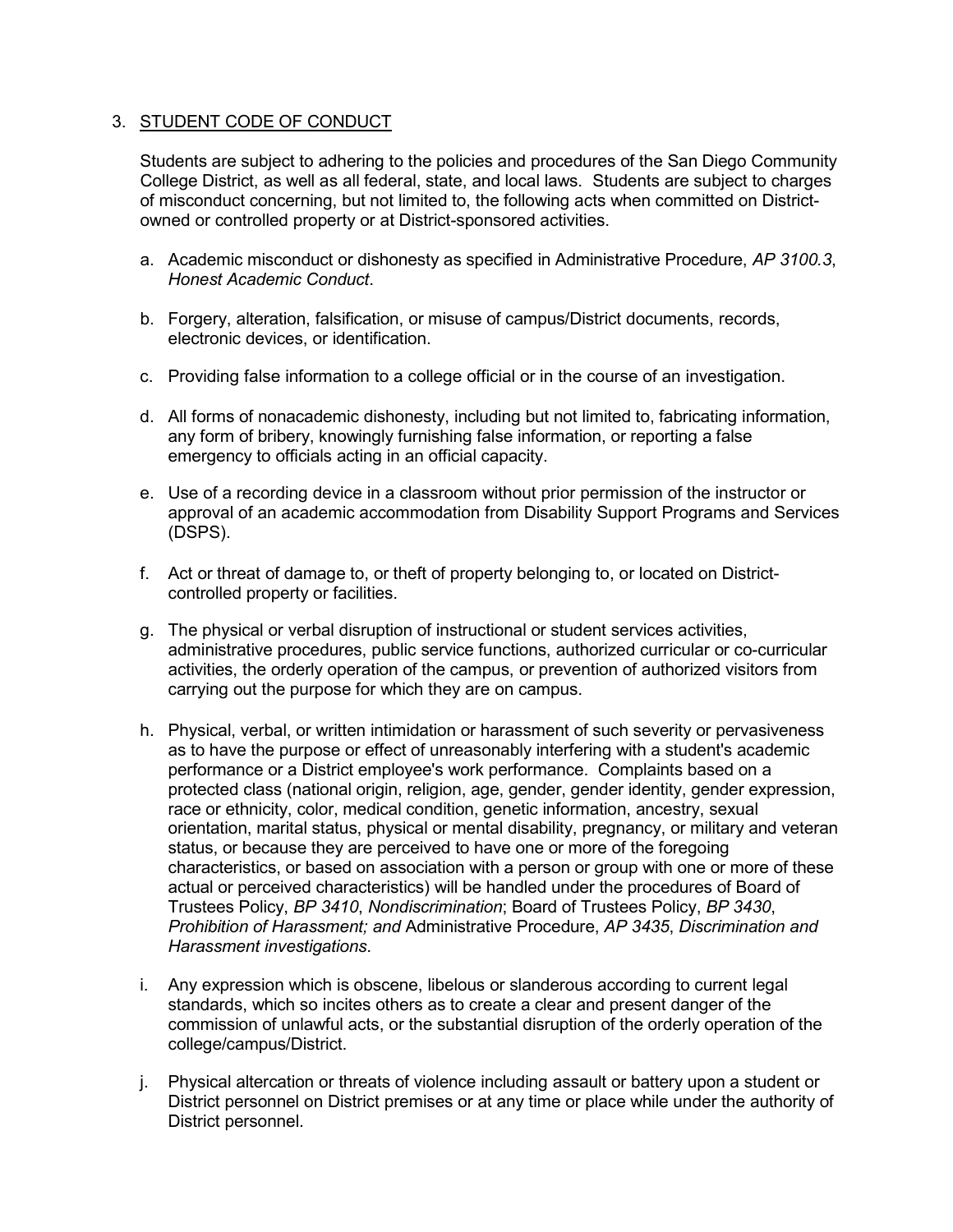- k. Unlawful conduct of a sexual nature including but not limited to indecent exposure, prostitution, voyeurism, or loitering for the purpose of soliciting or engaging in any lewd act or conduct.
- l. Sexual assault or physical abuse including but not limited to rape, sexual assault, domestic violence, dating violence, or stalking as defined by California law below:

Consent – Affirmative consent to sexual activity by both parties. "Affirmative consent" means affirmative, conscious, and voluntary agreement to engage in sexual activity. It is the responsibility of each person involved in the sexual activity to ensure that he or she has the affirmative consent of the other party. Lack of protest or resistance does not mean consent, nor does silence mean consent. Consent must be ongoing and can be revoked at any time. The existence of a dating relationship between the persons involved, or the fact of past sexual relations between them, should never by itself be assumed to be an indicator of consent.

Sexual Assault – Includes but is not limited to rape, forced sodomy, forced oral copulation, rape by a foreign object, sexual battery, or threat of sexual assault.

Dating Violence – Violence committed by a person who is or has been in a social relationship of a romantic or intimate nature with the victim. The existence of a romantic or intimate relationship will be determined based on the length of the relationship, the type of relationship and the frequency of interaction between the persons involved in the relationship.

Domestic Violence – Includes felony or misdemeanor crimes of violence committed by a current or former spouse of the victim; by a person with whom the victim shares a child in common; by a person who is cohabitating with or has cohabitated with the victim as a spouse; by a person similarly situated to a spouse of the victim under California law; or by any other person against an adult or youth victim who is protected from that person's acts under California law.

Stalking – Engaging in a course of conduct directed at a specific person that would cause a reasonable person to fear for his or her safety or the safety of others, or to suffer substantial emotional distress.

- m. Any conduct that threatens the health or safety of any person, including oneself.
- n. Participation in hazing (California Education Code Sections [32050](http://www.leginfo.ca.gov/cgi-bin/displaycode?section=edc&group=32001-33000&file=32050-32051) through 32052).
- o. Possession of weapons, explosives, unlicensed dangerous chemicals or objects which may be used as weapons or to threaten bodily harm, as specified in the California Penal Code or other applicable laws.
- p. Conduct which is in violation of federal, state, or local laws or ordinances; while on District premises or at District-sponsored or supervised activities. (Reference 76020, 76120.)
- q. Failure to comply with directions of staff members of the District who are acting within the scope of their employment. Continued and willful disobedience or open and persistent defiance of the authority of District personnel providing such conduct is related to District policies, activities or college/campus attendance.